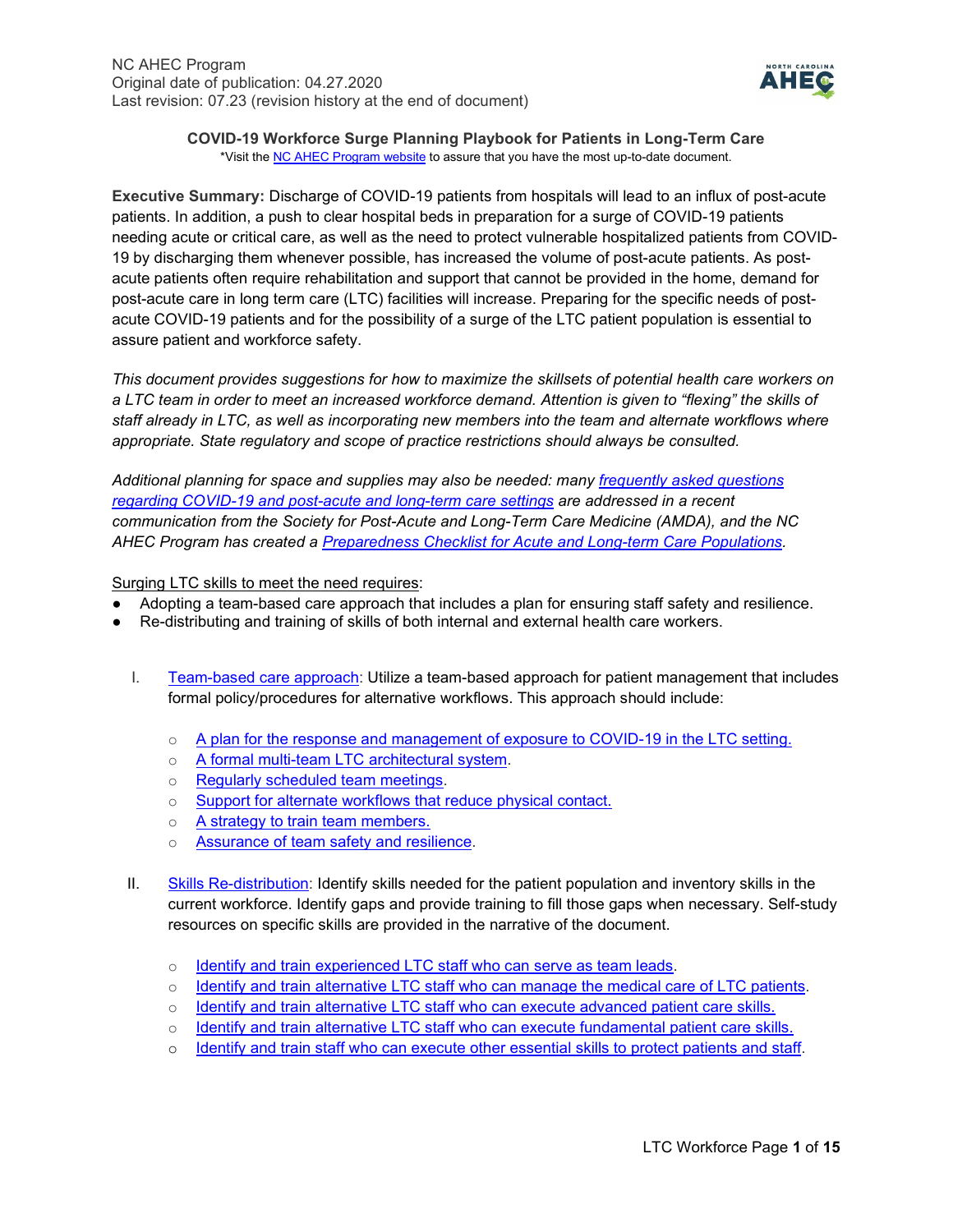

# <span id="page-1-0"></span>**I. Team-Based Care:**

Utilize a team-based approach for LTC patient management that is supported by a formal policies/protocols for alternate workflows. Deploying each team member to execute their unique skill sets in a collaborative approach will provide force multiplication and allow for efficient care management teams.

*The advantage to utilizing a team-based approach, focusing on maximizing the skills sets of each team member and virtual care alternatives, is that staff can minimize face-to-face encounters, increasing the capacity for patient volume and the safety of patients, families, and staff.*

*Staff who assist in surge skills are not expected to independently take a full patient load but should arrive ready to share the skills they do offer with the team leads.*

# **The team-based approach in LTC during the COVID-19 pandemic should include/address the following:**

- <span id="page-1-1"></span>1. **A plan for the response and management of exposure to COVID-19 in the LTC setting.** Resources include:
	- a. [CDC Preparing Nursing Homes and Assisted Living Facilities for COVID-19.](https://www.cdc.gov/video/covid19/downloadable-videos/Preparing-Nursing-Homes_Final-3-23.mp4) Video. *Time to complete*: 31 minutes
	- b. Readings:
		- [Preparing for COVID-19: Long-term Care Facilities, Nursing Homes.](https://www.cdc.gov/coronavirus/2019-ncov/hcp/long-term-care.html)
		- Centers for Medicare and Medicaid Services (CMS) Long Term Care and Infection Control Worksheet: [LTC Facility Self-Assessment Tool](https://qsep.cms.gov/data/252/A._NursingHome_InfectionControl_Worksheet11-8-19508.pdf)
		- American Health Care Association/National Center for Assisted Living Guidance on [Accepting Admission from Hospitals During COVID-19 Pandemic](https://www.ahcancal.org/facility_operations/disaster_planning/Documents/SNF-Admit-Transfer-COVID19.pdf)
		- [What to Expect: Response to New COVID-19 Cases or Outbreaks in Long Term Care](https://files.nc.gov/ncdhhs/documents/files/covid-19/What_To_Expect_Response_to_COVID19_Cases_Long_Term_Care.pdf)  **[Settings](https://files.nc.gov/ncdhhs/documents/files/covid-19/What_To_Expect_Response_to_COVID19_Cases_Long_Term_Care.pdf)**
		- Statewide Program for Infection Control and Epidemiology's [Infection Control Tools:](https://spice.unc.edu/icar-tools-for-success/)  [Policy, Risk Assessment, Competency, and More](https://spice.unc.edu/icar-tools-for-success/)
		- Utilize additional established resources through the US Department of Health and Human Services Assistant Secretary of Preparedness Response (ASPR) Technical Resources, Assistance Center, and Information Exchange (TRACIE) at [https://asprtracie.hhs.gov/.](https://asprtracie.hhs.gov/)
			- o The [COVID-19 Heathcare Workforce Toolkit](https://asprtracie.hhs.gov/Workforce-Virtual-Toolkit) is a collection of various resources on federal regulatory funding flexibilities, workforce training, state/territorial/local resources, and an information exchange that can be accessed if you register.
	- c. Facility signage:
		- [Enhanced Droplet Precautions](http://spice.unc.edu/wp-content/uploads/2020/03/Enhanced-Droplet-Contact-Precautions-Long-Term-Care-Facilities-with-Spanish.pdf) (English/Spanish)
		- [Visitor Screening](http://spice.unc.edu/wp-content/uploads/2020/03/Visitor-screen.pdf)
		- [Visitor Restriction](http://spice.unc.edu/wp-content/uploads/2020/03/Visitor-Restriction-LTCF.pdf)
		- [Visitor Instructions](http://spice.unc.edu/wp-content/uploads/2020/03/Visitor-Instructions.pdf)
- <span id="page-1-2"></span>2. **A formal multi-team LTC architectural system** following [AHRQ guidelines,](https://www.ahrq.gov/sites/default/files/wysiwyg/professionals/education/curriculum-tools/teamstepps/longtermcare/module2/igltcteamstruct.pdf) which includes:
	- a. Administrative team: Responsible for the overall function and management of the nursing home.
		- Composed of executive leadership.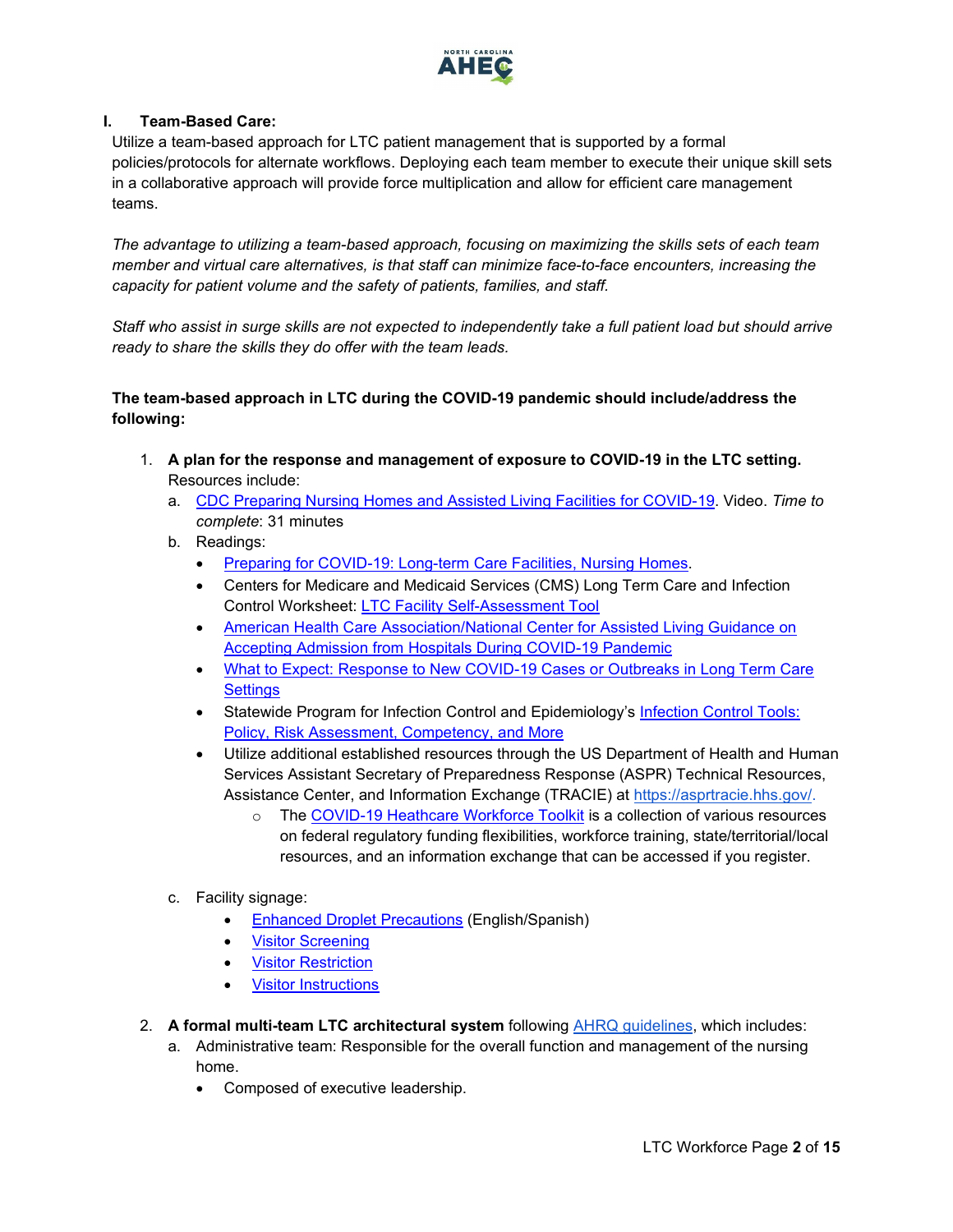

- b. Coordinating team: Responsible for operational management and resource management for core teams. Provides policy-level guidance.
	- Composed of managers, nursing supervisors, and department heads.
- c. Core team: Responsible for the development of care plans and regular direct medical care of patients.

• Composed of physicians, RNs, LPNs, NPs, PAs, and unlicensed assistive personnel. \*The patient and their families are considered part of the core team and should be consulted with all changes in the care plan.

- d. Ancillary Services teams: Perform direct, task-specific, and time-limited care. The team functions independently at the direction of the core team.
	- Examples include laboratory, x-ray, pharmacy, recreation, social services, and rehab.
- e. Support team: Responsible for creating an efficient, safe, comfortable, and clean healthcare environment.
	- Examples include environmental services, supply, human resources, laundry, dietary, staff development, volunteers.
- f. Contingency team: Formed for emergent or specific time-limited events. Respond to immediate direct patient care during situations that require more resources than those available to the core team (i.e. code team). Also, respond to broader situations (i.e. COVID-19 safety team).
	- Composed of members drawn from various other teams and [staffing sources.](#page-6-0)

### <span id="page-2-0"></span>3. **Regularly scheduled team meetings**:

a. [Team huddles a](https://nexusipe.org/informing/resource-center/huddle-coaching)t the start of each shift will enhance communication, optimize patient care activities, and allow each team member to discuss their clinical strengths and address any concerns.

Goals:

- Orient new team members to plans of care
- Synchronize team goals and accomplishments
- Discuss assignments, with attention given to reducing the risk of spreading COVID-19 from affected patients to unaffected patients and to reducing potential exposures for both patients and [team members who are at high risk of complications.](https://www.cdc.gov/coronavirus/2019-ncov/need-extra-precautions/people-at-higher-risk.html) Coordinate between team members to delegate tasks requiring physical presence to lessen the number of health care workers and visits as much as possible.
- Discuss patient care goals.
- Provide opportunity to answer questions and concerns.
- Address accountability and responsibility of each team members.
- Address red flags these should be reported immediately to the LTC team leads
- b. Weekly lead huddles: [team leads](https://nexusipe.org/informing/resource-center/huddle-coaching) from each team should meet weekly with the resource team to share the status of their team and perform a global assessment of the need for additional resources, including skills and equipment gaps.
- c. Daily updates to patients and staff regarding COVID-19, including education on selfmonitoring, infection prevention and control, visitor policies, and other changes in policy that affect daily activities. These updates should be done without assembling in a physical group, either virtually, by overhead announcements, and distribution of fliers.
- <span id="page-2-1"></span>4. **Support for alternate workflows that reduce physical contact.**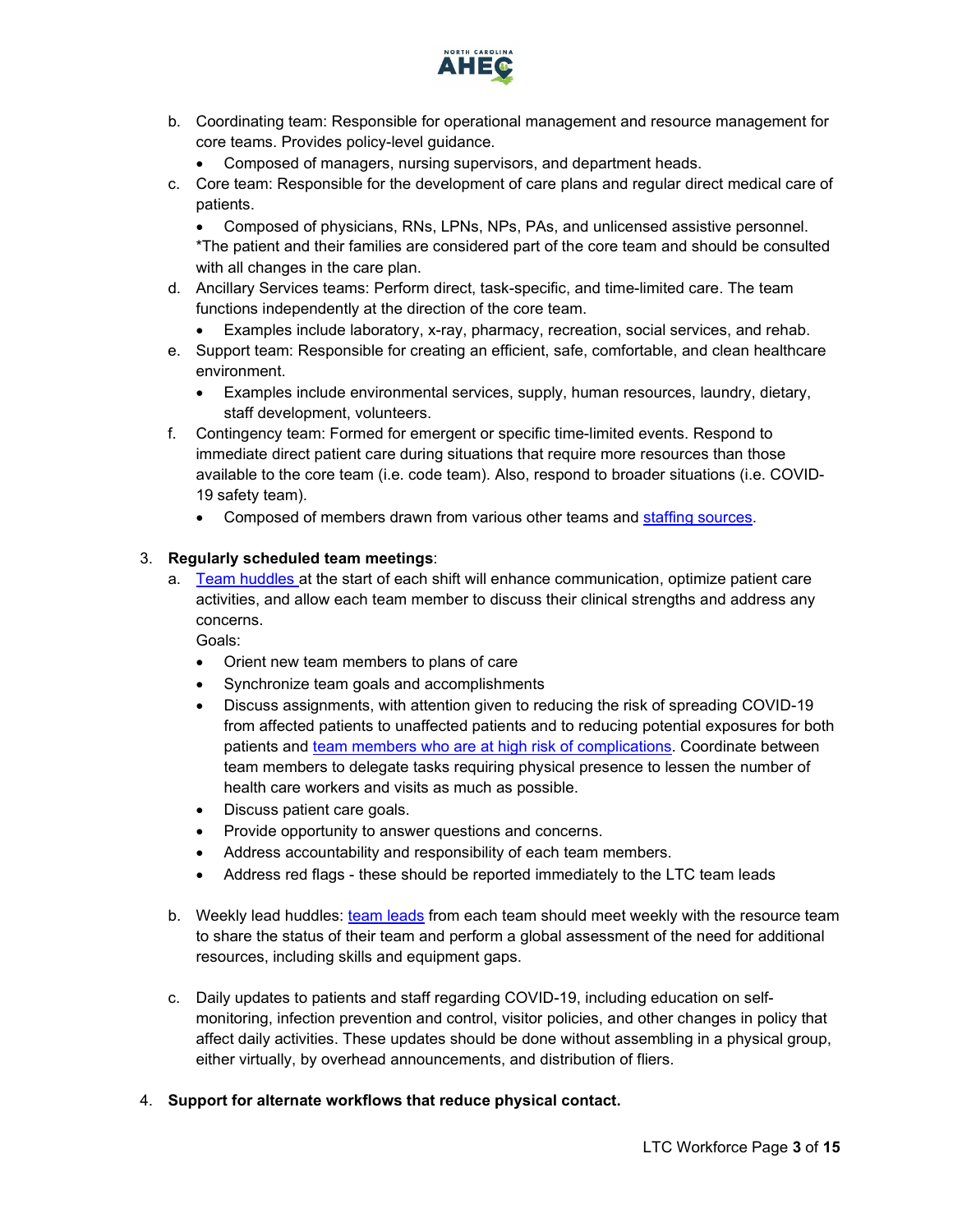

- a. Virtual alternatives:
	- When possible, use telehealth to provide telehealth visits, virtual check-ins, and e-visits. The Centers for Medicare and Medicaid Services (CMS) defines telehealth as interactive audio and video telecommunications system that permits real-time communication between the distant site practitioner and the patient. Keep up to date with frequent checkins to the COVID-19 response from [Centers for Medicare and Medicaid Services \(CMS\)](https://www.cms.gov/About-CMS/Agency-Information/Emergency/EPRO/Current-Emergencies/Current-Emergencies-page) and [NC Medicaid .](https://medicaid.ncdhhs.gov/about-us/covid-19-guidance-and-resources/providers/covid-19-special-medicaid-bulletins)
	- Utilize virtual means of communication between members of the team whenever possible.
	- Utilize teleconsulting to provide onsite support for health care workers less experienced in LTC. For example, a less experienced nurse should have audiovisual access to a lead, experienced nurse at all times.
	- LTC team architecture with telehealth alternatives example:
		- $\circ$  Whenever possible, the physician/APP visit should be complete telehealth visits. In the case that the physician/APP needs to do an in-home physical assessment, a Registered Nurse (RN) can perform the assessment with the physician/APP via an audiovisual connection.
			- $\checkmark$  Consider partnering with local acute care organizations for medical consultation on patient care management needs outside the traditional needs of a LTC patient.
		- $\circ$  Whenever possible, allied health visits should be completed via two-way, audiovisual, real time, interactive connections. Team members who must be present to perform face-to-face skills can assist remote team members with connection, assessment, and intervention via an audiovisual connection. In-person team members who have patients requiring this level of care on their assignment should be responsible for fewer patients to account for more time needed for patient care.
	- Resources:
		- o The [Long-Term Care Nursing Homes Telehealth and Telemedicine Took Kit f](https://www.cms.gov/files/document/covid-19-nursing-home-telehealth-toolkit.pdf)rom CMS
		- o [AMA Telehealth Implementation Playbook:](https://www.ama-assn.org/system/files/2020-04/ama-telehealth-playbook.pdf?utm_source=Selligent&utm_medium=email&utm_term=%25m%25d%25y&utm_content=OTHER_PE_COVID19_MEM_040920&utm_campaign=PROMO_PPOS_Lifestyle_Unengaged_030820&utm_uid=12944228&utm_effort=&utm_h) Provides the full AMA guidelines on use, implementation, and management of telehealth workflows.
			- $\checkmark$  Reimbursement: see page 15
			- $\checkmark$  Telehealth Workflow Design: see page 50
		- o Mayo Clinic: Professional Webside Manner [Video:](https://www.youtube.com/watch?v=Gx2jrT7pm4U) Details techniques and tips for communicating with patients in two telehealth situations: video appointment and secure messaging*. Time to complete:* 11 minutes
		- o [ACP guide to incorporating telemedicine into a practice:](https://assets.acponline.org/telemedicine/scormcontent/?&_ga=2.77804497.471511880.1585395081-831279411.1585395081#/) An introduction to telemedicine and practical guidelines for implementing a telemedicine system, including legal, financial, and ethical guidelines. Includes information on use of telemedicine in [pandemics, public health crises, and natural disasters.](https://assets.acponline.org/telemedicine/scormcontent/?&_ga=2.77804497.471511880.1585395081-831279411.1585395081#/lessons/AZVkZp6hXdtRT3kSz1C8W6gRxT_3nQtt) *Time to complete:* 30 minutes to 2 hours. *2.0 AMA PRA Category 1 Credits for full completion of module*.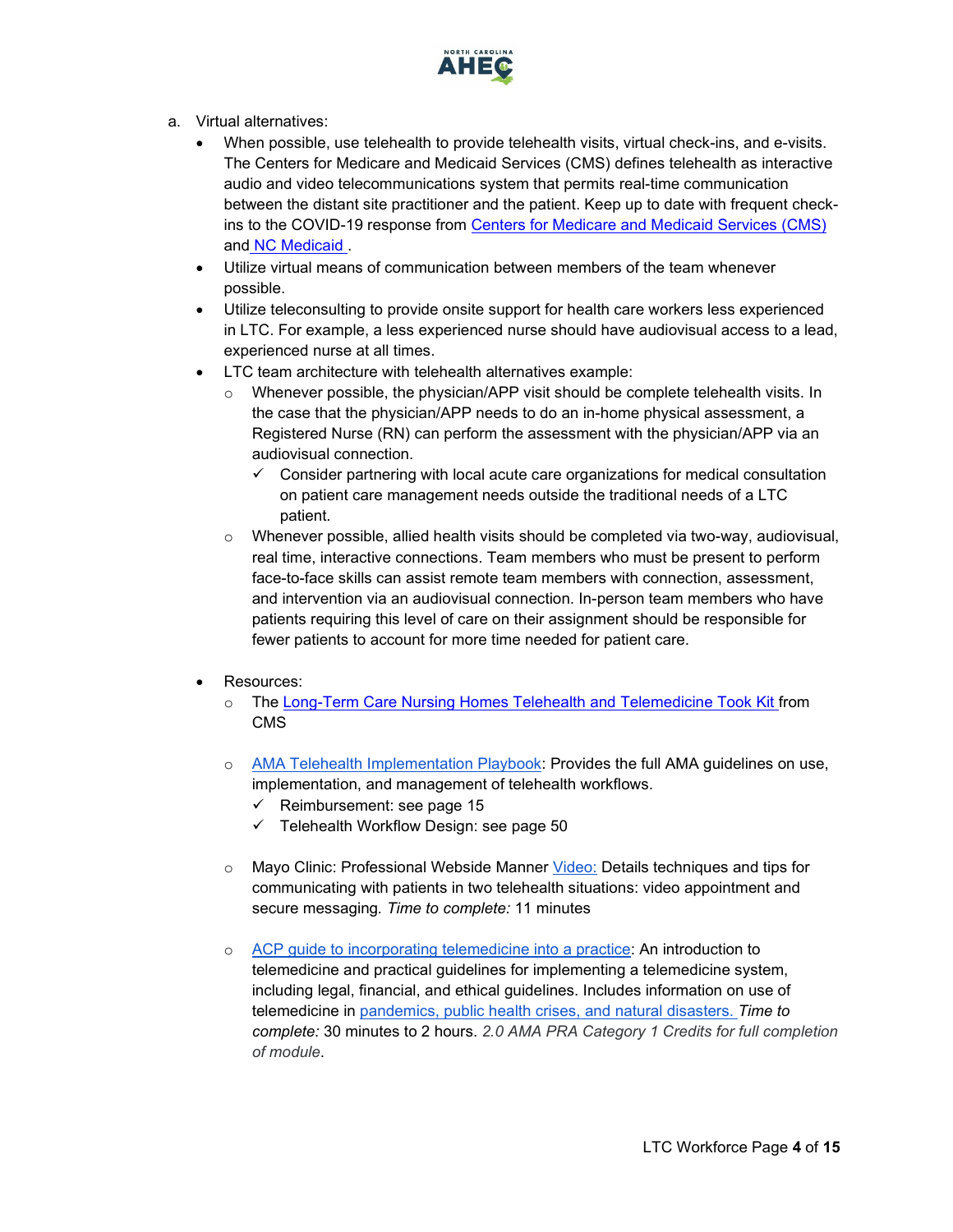

- o [Mid-Atlantic Telehealth Resource Center](https://www.matrc.org/) is a website with an abundance of support and resources for telehealth in North Carolina.
- o [DHHS guidelines for use of telehealth during COVID pandemic:](https://www.hhs.gov/hipaa/for-professionals/special-topics/emergency-preparedness/notification-enforcement-discretion-telehealth/index.html) Includes important information about HIPAA compliant video communication platforms. *Time to complete:* 20 minutes.
- o [AHEC Bill Coding and Telehealth Resources:](https://www.ncahec.net/?s=telehealth&submit=Submit) A collection of coding, billing, and legal resources regarding implementation of a telehealth capabilities *Time to complete:*  variable, based on engagement.
- o [How to Conduct a Physical Exam Via Telemedicine Video:](https://www.youtube.com/watch?v=4hRObfNyDvc) Describes how to conduct a physical exam using telemedicine utilizing both visual observation and common vital signs. Focuses on head, neck, and throat, including a respiratory exam. *Time to complete: 5.5 minutes*
- b. Regular Rounding and Care Clustering:
	- With guidance from team leads, staff should work together to execute regular rounding routines and clustering care that requires physical contact in order to reduce the risk of spread and minimize Personal Protective Equipment (PPE) usage.
		- o Resources:
			- $\checkmark$  [Stop going in circles! Break the barriers to hourly rounding](https://journals.lww.com/nursingmanagement/Pages/articleviewer.aspx?year=2013&issue=02000&article=00004&type=Fulltext)
			- [Time Management Strategies: Purposeful Rounding and Clustering Care](https://www.amsn.org/sites/default/files/private/medsurg-matters-newsletter-archives/janfeb17.pdf)
	- Pharmacists can manage medication schedules and doses to protect staff and patients.
		- $\circ$  Using a patient-centered approach, dose schedules and modes of medication delivery may need to be altered to limit the risk of viral transmission and to reduce interactions between staff and patients to reduce the spread of respiratory droplets. Consideration should also be given to altering medications that may mask or exacerbate symptoms of COVID-19. Medication changes should be signed off by a physician, PA or NP.
		- o Resources:
			- $\checkmark$  [Optimizing medication management during the COVID-19 pandemic](https://www.pharmacy.umaryland.edu/media/SOP/wwwpharmacyumarylandedu/centers/lamy/covid19-med-mgmt/complete-guide.pdf) for healthcare professionals. Create a free account to view the full 26 pg document. Specific helpful tables from the document include [Medications that can be](https://www.pharmacy.umaryland.edu/centers/lamy/optimizing-medication-management-during-covid19-pandemic/_recommendations/#table1)  [Discontinued, Reduced, or Changed,](https://www.pharmacy.umaryland.edu/centers/lamy/optimizing-medication-management-during-covid19-pandemic/_recommendations/#table1) [Changes to how Medications are](https://www.pharmacy.umaryland.edu/centers/lamy/optimizing-medication-management-during-covid19-pandemic/_recommendations/#table2)  [Administered and Monitored, Changes to how Medications are Administered](https://www.pharmacy.umaryland.edu/centers/lamy/optimizing-medication-management-during-covid19-pandemic/_recommendations/#table2)  [and Monitored,](https://www.pharmacy.umaryland.edu/centers/lamy/optimizing-medication-management-during-covid19-pandemic/_recommendations/#table2) [Appropriate Alignment of Medication Times,](https://www.pharmacy.umaryland.edu/centers/lamy/optimizing-medication-management-during-covid19-pandemic/_recommendations/#table3) [Medication Issues](https://www.pharmacy.umaryland.edu/centers/lamy/optimizing-medication-management-during-covid19-pandemic/_recommendations/#table4)  [Specific to COVID-19 and Infection Prevention](https://www.pharmacy.umaryland.edu/centers/lamy/optimizing-medication-management-during-covid19-pandemic/_recommendations/#table4)

### 5. **A strategy to train team members**

- <span id="page-4-0"></span>a. In the event of a patient surge leading to a workforce skills surge with staff less experienced in LTC, the more experienced team members should be available as a resource for less experienced team members as team leads, either by creating a "buddy system" or by designating an experienced on-call physician, RN, LPN, etc. to be contacted should questions arise.
- b. New team members without prior LTC experience should be supervised by an experienced team member via audiovisual connection or in-person when necessary. Consider including at least one 8-12 hour precepted shift during onboarding.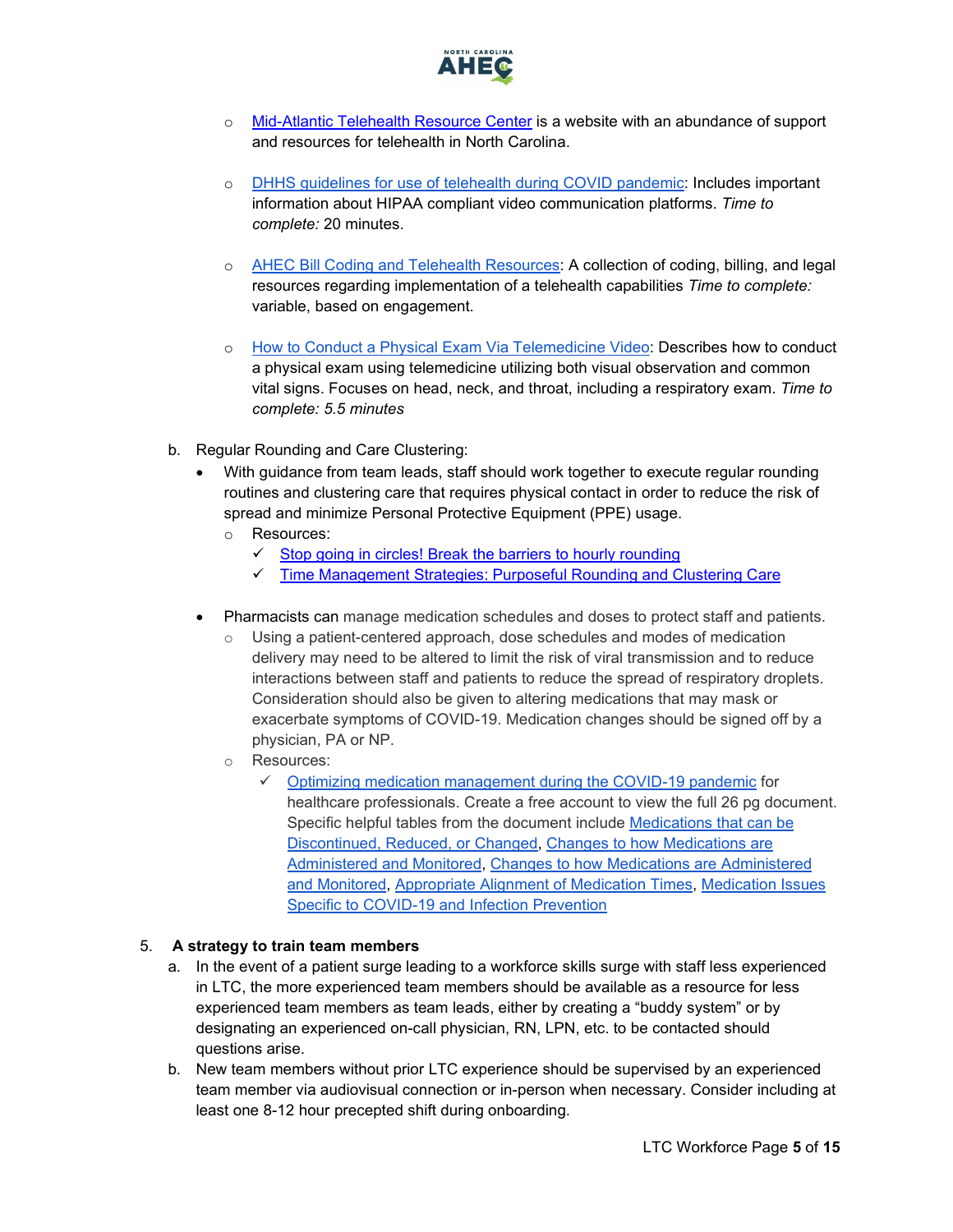

\*Note that it is beyond the scope of practice for an LPN to supervise the nursing activities of an RN.

- Resources:
	- o [CDC Nursing Homes and Assisted Living \(Long-term Care Facilities \[LTCFs\]\)](https://www.cdc.gov/longtermcare/index.html) houses resources for infection prevention in LTC settings. *Time to complete*: varies dependent on engagement
	- o [AHRQ's Falls Management Program: A Quality Improvement Initiative for Nursing](https://www.ahrq.gov/patient-safety/settings/long-term-care/resource/injuries/fallspx/man5.html)  [Facilities](https://www.ahrq.gov/patient-safety/settings/long-term-care/resource/injuries/fallspx/man5.html) has falls prevention information and training for staff and patients and their families.
- c. LTC team architecture with new team members examples:
	- The physician team lead is an experienced LTC physician who supervises other physicians/APPs with less LTC experience and organizes the medical care of patients in LTC for multiple patient caseloads through coordination with team leads from other disciplines. A physician team lead should always be available for audiovisual consultation.
	- The nursing team lead is an experienced LTC nurse who coordinates execution of patient care skills among less experienced LTC nurses and other flexing health professionals for multiple patient caseloads. A nursing team lead should always be available for audiovisual consultation.
	- [Consider utilizing new staff members or health professions students to virtually connect](#page-13-0)  patients and families [and/or help with discharge planning.](#page-13-0)

# 6. **Assurance of team safety and resilience**

- a. Prepare policies and protocols for the preparation of LTC professionals participating in the care of patients with COVID-19+ or Patients Under Investigation (PUI).
	- Assess the [risk of LTC](https://www.cdc.gov/coronavirus/2019-ncov/need-extra-precautions/people-at-higher-risk.html) staff for complications related to COVID-19 and consider alternate assignments to reduce their exposure risk.
	- Familiarize staff with the [agency's guidelines](#page-1-1) related to monitoring current patients for COVID-19 as well as for admission of COVID-19+ patients or PUI.
	- All LTC staff should complete COVID-19 orientation materials:
		- o [COVID-19: An ACP Physician's Guide + Resources](https://assets.acponline.org/coronavirus/scormcontent/?&_ga=2.5648691.1012314021.1585845467-1073402165.1585845467#/) : This guide and its collected national resources support health care professionals as they respond to the Covid-19 pandemic. Use the menu to jump to specific chapters or read through for a comprehensive overview of care.
		- o [Coronavirus e-Learning Program from eIntegrity:](https://www.eintegrity.org/e-learning-healthcare-course/coronavirus.html?utm_source=Twitter&utm_medium=social&utm_campaign=SocialSignIn) Create an account and navigate to the course. Registration is a bit cumbersome. You will need to create a free account, wait for a confirmation email, and complete the required information. Registration takes about 10 minutes but the content is valuable. Prioritize Resources for staff working in a critical care setting, resources for staff working in an acute hospital setting, and infection prevention and control. *Time to complete:* 3 hours
		- o [NC DHHS COVID-19 Long-Term Care Facilities](https://www.ncdhhs.gov/divisions/public-health/covid19/long-term-care-facilities) contains information on managing COVID-19 in LTC facilities. *Time to complete: variable, based on engagement.*
		- o [Infection Prevention Education for Long-Term Care Facilities](https://files.nc.gov/ncdhhs/documents/files/covid-19/Long-Term-Care-Infection-Prevention-Education-Resources.pdf) contains multiple links to infection prevention basics, hand hygiene, appropriate use of PPE, and coronavirus-specific resources.
- b. Use existing psychiatrists, chaplains, therapists, and social work staff to help with counseling and support.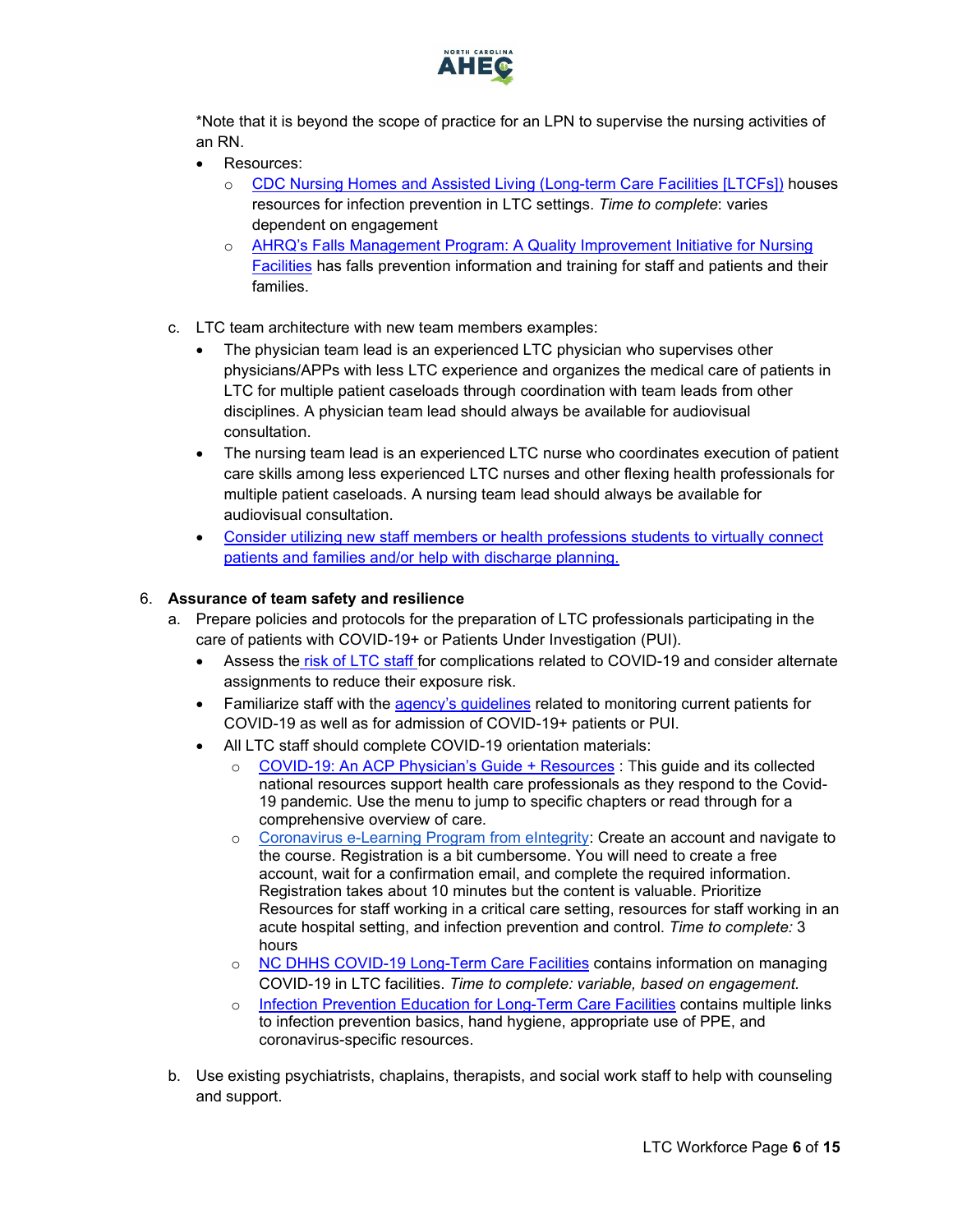

- i. Develop a plan to cycle at-risk staff from the front line and communicate expectations for return to service. Nursing homes may see up to 20% fatalities during this crisis and consideration should be given to the toll this will take on everyone in the facility.
	- Utilize [Washington State Medical Association](https://wsma.org/WSMA/Resources/COVID-19/Care_for_the_Caregiver_During_COVID-19_Outbreak/care_for_the_caregiver_during_covid_19_outbreak.aspx) guidance for supporting staff.
	- Conduct a periodic, brief burnout assessment, to identify at-risk staff. Burnout assessment tools:
		- o [Burnout self-assessment](https://wellmd.stanford.edu/test-yourself.html)
		- o [Valid and Reliable Survey Instruments to Measure Burnout, Well-Being, and](https://nam.edu/valid-reliable-survey-instruments-measure-burnout-well-work-related-dimensions/)  [Other Work-Related Dimensions](https://nam.edu/valid-reliable-survey-instruments-measure-burnout-well-work-related-dimensions/)
		- o Resource: 59 Mental Health Resources for Health Care Providers <https://nursinglicensemap.com/resources/mental-health-resources/>
- ii. Regular assessment of team coping skills should be scheduled with a plan for team debriefing.
	- Establish an action plan for teams in crisis, e.g. how do team leads and team members elevate concerns and ask for help.
	- Prepare to execute team debriefings more frequently as caseload, morbidity, death or other critical incidents escalate.
- iii. Prepare and support patients and families for the changes in policies related to COVID-19.

### <span id="page-6-0"></span>**II. Skills Redistribution and Training Resources**

In the event of a patient surge, the workforce may also need to be increased. Identify the skills needed for the patient population in your facility and inventory skills in the current workforce. Identify gaps and provide training to fill those gaps when necessary. Changes in role and workflow may be needed to capitalize on existing skills and supervise any new team members.

*This section identifies potential sources for workforce skills needed to meet the needs of the LTC patient population, along with optional training resources.* 

All staff can benefit from the following training resources:

- [UpToDate](https://www.uptodate.com/home/covid-19-access) has a list of freely available clinical effectiveness resources on COVID-19.
- All staff caring for COVID-19 patients would also benefit from a review of Dynamed's open-source [resource on COVID-19,](https://www.dynamed.com/condition/covid-19-novel-coronavirus#GUID-5EDD59BC-2C0D-412E-8DAB-3F3D214D7406) the [NIH COVID-19 Treatment Guidelines,](https://covid19treatmentguidelines.nih.gov/) and [Week in Review COVID-19](https://www.ncahec.net/covid-19/training-and-literature-for-health-care-professionals/)  [Scientific News.](https://www.ncahec.net/covid-19/training-and-literature-for-health-care-professionals/)
- The American Heart Association, with support of AACN and other organizations, released interim [guidelines for basic life support, pediatric advanced life support and advanced cardiovascular life](https://www.ahajournals.org/doi/10.1161/CIRCULATIONAHA.120.047463)  [support to treat patients with COVID-19.](https://www.ahajournals.org/doi/10.1161/CIRCULATIONAHA.120.047463)
- <span id="page-6-1"></span>**1. Identify and train experienced LTC staff who can serve as team leads for the core team management of LTC patients.** This role should be assumed by current staff members with expert knowledge of the facility and patients to lead incoming surge staff members.
	- a. Relevant skills include leadership, delegation, and teaming.
	- b. Potential sources for staff:
		- i. Physicians and advanced practice clinicians (Nurse Practitioners, Physician Assistants) who currently practice in LTC and can lead a team of less experienced, alternate, flexing clinicians in the medical management of the LTC patient.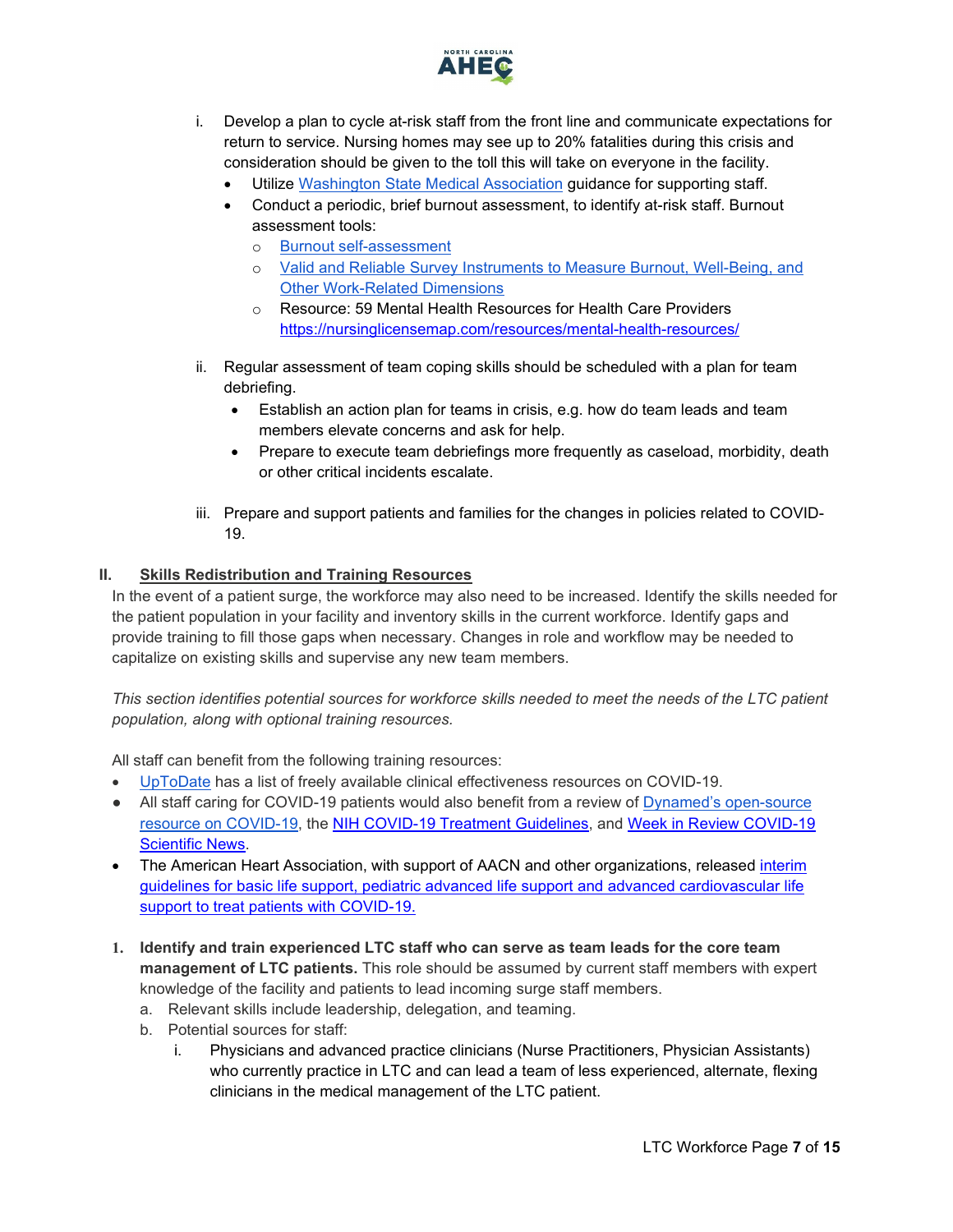

- ii. LTC registered nurses, preferably certified, who can lead a team of nurses and allied health professionals with minimal LTC experience, or alternate, flexing nurses. \*Note that it is beyond the scope of practice for an LPN to supervise the nursing activities of an RN.
- iii. Experienced team members who can lead the incoming surge ancillary and support team members.
- c. Responsibilities include:
	- Assign roles to other core team members.
	- Coordinate the execution of specific patient care skills such as vital sign monitoring, medication administration, documentation, wound care, and intravenous management, among team members with those skills by following [North Carolina Medical Board](https://www.ncmedboard.org/resources-information/professional-resources/publications/forum-newsletter/article/delegating-medical-tasks-to-unlicensed-personnel) (NCMB) and [North Carolina Board of Nu](https://www.ncbon.com/vdownloads/position-statements-decision-trees/decision-tree-delegation-to-uap.pdf)rsing (NCBON) guidelines for delegation.
	- Coordinate non-medical roles such as patient activities of daily living and mobility to the support services team.
	- Lead core team check-ins and hand-offs at shift changes.
	- Review the day's events and recognize any changes that should occur before the next shift report.
	- Designate a resource monitor and report any gaps in resource availability to coordinating team and facility management.
	- Schedule shift debriefings with a focus on regularly assessing team coping skills, especially as cases, morbidity, death, or other critical incidents escalate.
		- $\circ$  An action plan should be established for teams in crisis, i.e. how do team leads and team members elevate concerns and ask for help.
- d. **Training** should include self-studying concepts as well as orientation to the agency's incident command structure.

Self-study resource:

- [Team STEPPS](https://www.ahrq.gov/teamstepps/longtermcare/index.html) (Video modules): *Review module 4 (leading teams training videos):* Huddle, Brief, Debrief, Team Success. *Total time to complete:* ~15 minutes
- [NC Medical Board Delegating medical tasks to unlicensed personnel](https://www.ncmedboard.org/resources-information/professional-resources/publications/forum-newsletter/article/delegating-medical-tasks-to-unlicensed-personnel)
- [NC Board of Nursing Delegation and Assignment of Nursing Activities](https://www.ncbon.com/vdownloads/position-statements-decision-trees/delegation-and-assignment-of-nursing-activities.pdf)
- [Two Principles for Leading Your Organization Through the COVID-19 Crisis](https://insight.kellogg.northwestern.edu/article/two-principles-leading-organization-covid-19-crisis)
- Video: [How to Turn a Group of Strangers into a Team](https://www.ted.com/talks/amy_edmondson_how_to_turn_a_group_of_strangers_into_a_team) (13 minutes)
- <span id="page-7-0"></span>**2. Identify and train alternative LTC staff who can manage the medical care of LTC patients.** Consider both internal and external resources.
	- a. Relevant skills include ability to:
		- Create and manage a medical plan of care.
		- Prescribe and manage medications.
	- b. Potential sources for staff:
		- Clinicians in primary care with chronic disease management experience.
		- Clinicians with geriatric, disability, physical medicine and rehabilitation experience.
		- Clinicians who have been out of the workforce for less than 5 years but have prior experience in LTC, chronic disease management, geriatrics, disability, or physical medicine and rehabilitation.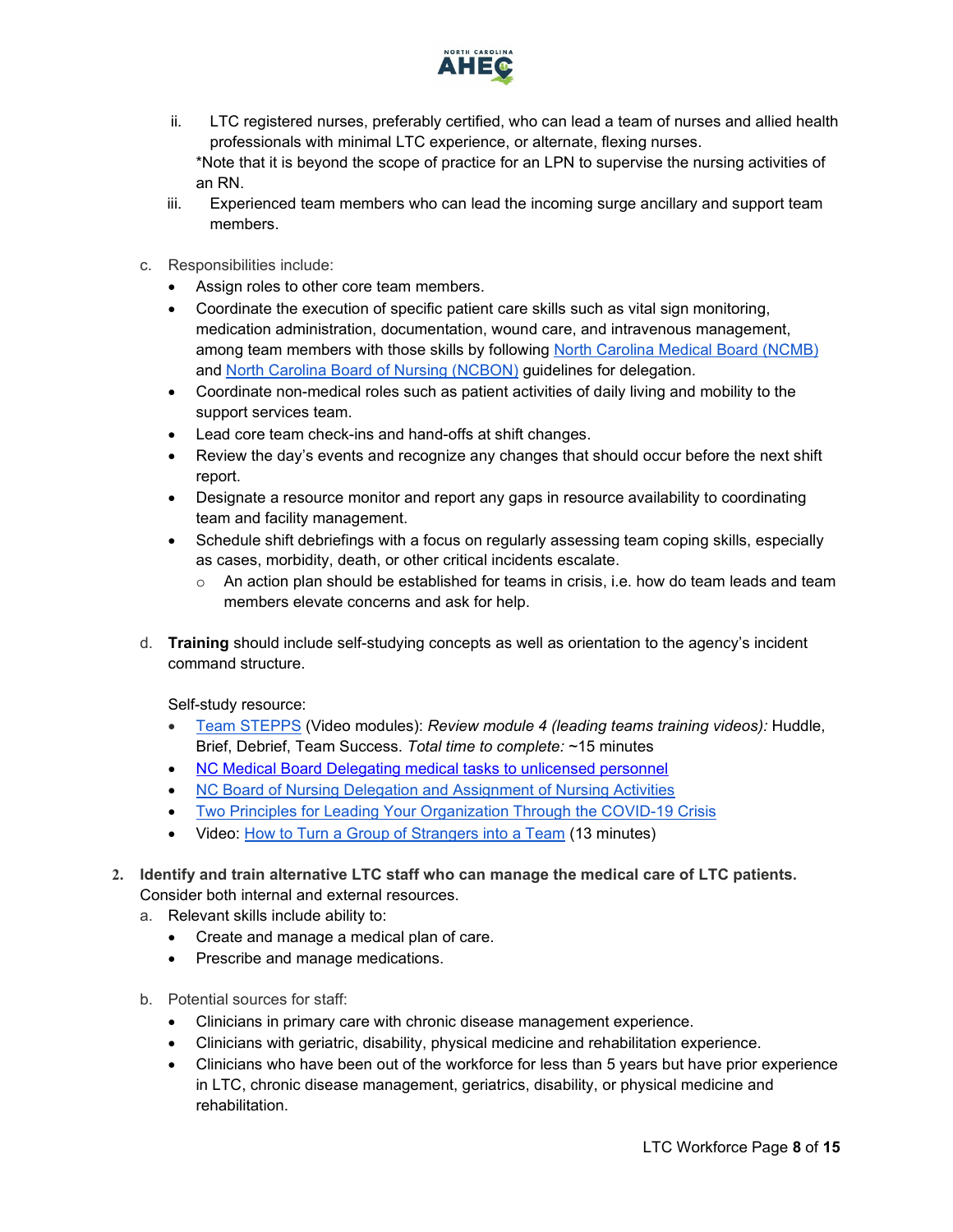

- Health care professionals licensed in another state, are retired, or have inactive licenses; persons who are skilled but not licensed; and students at an appropriately advanced stage of professional study are potential sources. Consult the relevant professional health care licensure board for training requirements.
- c. **Training** should include self-study of pertinent clinical topics in the LTC setting that require both medical and technical intervention, in addition to at least 2-3 shifts with a team lead. Clinicians should discuss with the team lead to determine which patients they are most prepared to manage.
	- i. The precepted shifts should include an inventory, validation, and comfort level of each team members' skills; introduction to team-based care; and orientation to the LTC setting.
	- ii. Self-Study Resources:
		- [Stanford 25 physical exam videos:](https://stanfordmedicine25.stanford.edu/videos.html) Consider watching pulmonary videos (2), cardiac videos (7), and any other videos that seem relevant to your patient's symptoms. *Videos range between 3 and 10 minutes.*
		- [American Geriatrics Society \(AGS\) Policy Brief on COVID-19:](https://onlinelibrary.wiley.com/doi/epdf/10.1111/jgs.16477) Provides a roadmap for the care of patients in nursing homes.
		- Recently published literature on clinical management in LTC setting: [Caring for the Ages:](https://www.caringfortheages.com/clinicalmanagement) free publications from the Society for Post Acute and Long Term Care.
		- [ACP's COVID-19 Clinician's Guide](https://assets.acponline.org/coronavirus/scormcontent/?&_ga=2.5648691.1012314021.1585845467-1073402165.1585845467#/)*: Time to complete:* Dependent on which modules are most useful for the care setting; most modules are brief. Recommend completing chapters 14, 15, 18, 20-25 for the resources/links section.
		- [SCCM discussion board about COVID-19:](https://community.sccm.org/) This discussion board provides a way for clinicians to communicate between institutions.
		- [ASHA Sig 13 Coordinating Committee and COVID-19 Updates and Resources](https://drive.google.com/file/d/1nDdQ9fJW9WHdXoN-JSSTH_YQwogJsVZO/view?fbclid=IwAR02yBsRWgRyY7-cD_UmZ-el8aec4kxPcxmpN37rQuZ2UwY1BaXGF4D1rBs) : A resource from the American Speech-Language-Hearing Association that includes information and resources on the management of post-intubation dysphagia.
		- [LitCovid from NCBI:](https://www.ncbi.nlm.nih.gov/research/coronavirus/) Scientific literature hub for tracking information about SARS-CoV-2. Updated daily with most recent developments.
		- Review Care Plans for patients with dementia:
			- o [Full recommendations](https://www.alz.org/media/Documents/COVID-19-EmergencyTips_LongTermCommunityBasedDementiaCare_AlzheimersAssociation.pdf) for dementia care in an emergency response from the Alzheimer's Association.
			- $\circ$  Self-study for healthcare professionals working with patients with dementia:
				- $\checkmark$  [Effective Communication Strategies: 4](https://training.alz.org/products/4036/effective-communication-strategies?_ga=2.228314143.340483659.1586794344-406753158.1586794344) min intro video. Create a free account to enroll in the course and watch the 30 min lecture.
				- [Understanding and Responding to Dementia-Related Behaviors:](https://training.alz.org/products/4037/understanding-and-responding-to-dementia-related-behavior?_ga=2.229672990.340483659.1586794344-406753158.1586794344) 4 min intro video. Create a free account to enroll in the course and watch the 30 min lecture.
- <span id="page-8-0"></span>**3. Identify and train alternative LTC staff who can execute advanced patient care skills.** Consider both internal and external staffing resources.
	- a. Relevant skills include:
		- Licensed nursing skills:
		- Holistic patient assessment
		- Central line care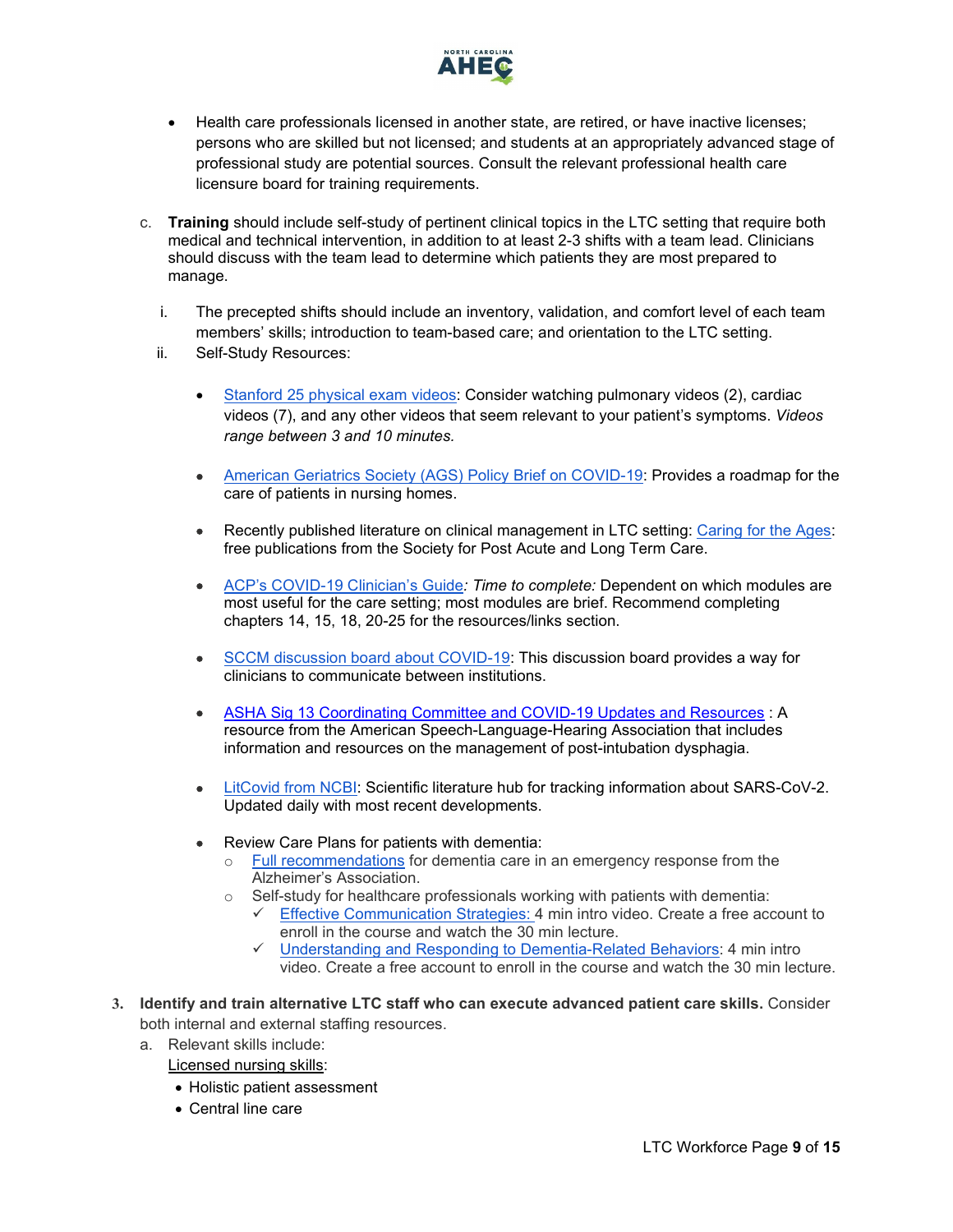

- Respiratory support: nebulizer treatments and post-intubation therapy
- Medication preparation and administration, including PO, SQ and IV medications, and including administration and monitoring of controlled substances
- Sterile dressing changes for wounds less than 48 hours old
- NGT and OGT placement verification
- Oxygen set-up and monitoring
- End of life care support

Potential skills of unlicensed assistive personnel **with supervision from licensed staff\***:

- Participating in the assessment of the patient's physical and mental health
- Assistance with patient medication self-administration: Refer to the NC BON Position [Statement on Assisting Clients with Self-Administration of Medications.](https://www.ncbon.com/vdownloads/position-statements-decision-trees/assisting-clients-with-self-admin-of-med.pdf)
- Oxygen therapy, including room set up and monitoring flow rate
- Fecal impaction
- Sterile dressing changes for wounds over 48 hours old
- Wound irrigation
- IV fluid assistive activities, such as site care and dressing change (peripheral)
- Nutrition activities, such as oropharyngeal and nasopharyngeal (OG/NG) infusions and gastrostomy feedings\*\*
- OG/NG suctioning\*\*
- **Established tracheostomy care**
- Established ostomy care
- Urinary catheter care
- b. Potential sources for staff who can execute advanced patient care skills\*:
	- Licensed nurses with primary care, general medicine and general surgery experience, geriatric, disability, or physical medicine and rehabilitation experience in the management of chronic illness in the past 3 years.
	- Licensed nurses from ambulatory, outpatient, urgent care, infusion and specialty settings that are currently low on patients, such as dermatology and surgical settings.
	- Health care professionals licensed in another state, are retired, or have inactive licenses; persons who are skilled but not licensed; and students at an appropriately advanced stage of professional study are potential sources. Consult the relevant professional health care licensure board for training requirements.
	- Travel or agency staff.
	- Some allied health professionals can perform advanced home care skills, such as valve and trach care (respiratory and speech), oxygen set up and monitoring (respiratory). Consult the relevant professional health care licensure board for training requirements and scope of practice.
	- With proper training, delegation and supervision from a Registered Nurse, Licensed Practical Nurses can perform many advanced patient care skills. See the [Licensed](https://www4.ncleg.net/enactedlegislation/statutes/html/bysection/chapter_90/gs_90-171.20.html) [Practical Nurse Law.](https://www4.ncleg.net/enactedlegislation/statutes/html/bysection/chapter_90/gs_90-171.20.html)
	- [Unlicensed assistive personnel](https://www.ncbon.com/practice-nurse-aides-information-rules) (including Certified Medical Assistants) with proper training, delegation, and supervision from a licensed nurse can perform many LTC nursing skills. See [NC Board of Nursing NAII tasks.](https://www.ncbon.com/practice-nurse-aides-nurse-aide-ii-tasks)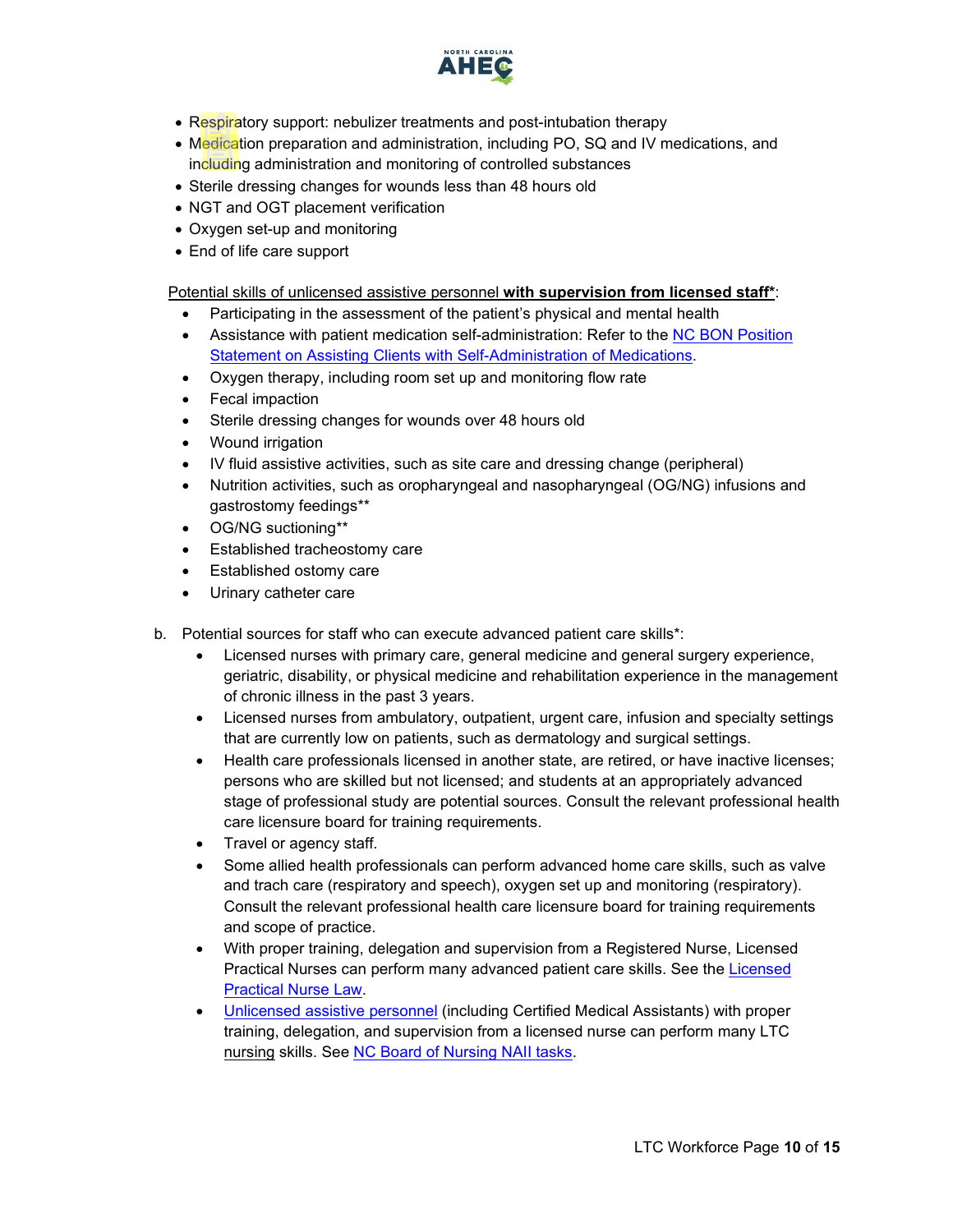

\*Licensed staff maintains accountability and responsibility for the delivery of safe and competent care and must verify competency of any delegated tasks. Refer to the [NC Board of Nursing Decision Tree for](https://www.ncbon.com/vdownloads/position-statements-decision-trees/decision-tree-delegation-to-uap.pdf)  [Delegation to UAP.](https://www.ncbon.com/vdownloads/position-statements-decision-trees/decision-tree-delegation-to-uap.pdf)

\*\* OG/NG tube placement must be verified by the licensed nurse prior to each feeding. See NC Board of [Nursing NAII tasks.](https://www.ncbon.com/practice-nurse-aides-nurse-aide-ii-tasks)

- c. Training should include self-study resources focused on advanced skills, in addition to at least one 8-12 shift with a LTC team lead or supervising professional.
	- i. The precepted shifts should include an inventory, validation, and comfort level of each team members' skills; introduction to team-based care; and orientation to the LTC setting.
	- ii. Self-Study Resources:
	- American Speech-Language-Hearing Association's [Adult Dysphagia](https://www.asha.org/PRPSpecificTopic.aspx?folderid=8589942550§ion=Assessment) provides information on the screening and assessment of swallowing, relevant for assessment of the post-intubated patient. *Time to complete:* varies depending on engagement
	- [Nurseslab cheat sheets p](https://nurseslabs.com/tag/cheat-sheets/)rovide quick information on a complete head to toe physical assessment, generic drug name stems cheat sheet, ultimate guide to head-to-toe physical assessment, and IV fluids and solutions quick reference. *Time to complete*: varies depending on engagement
	- [Nurseslabs procedures and skills](https://nurseslabs.com/category/nursing-notes/fundamentals-of-nursing/nursing-procedures/) is a collection of guides on how to perform common nursing procedures, including nasogastric intubation and tracheostomy care. *Time to complete*: varies depending on engagement
	- [Medication Administration Teaching Modules:](https://www.ncbon.com/education-unlicensed-assistive-personnel-medication-administration-teaching-modules) The NC BON has short modules and competency checklists for 17 different medication administration routes that may be delegated to an NAII with proper training and supervision. *Time to complete*: varies depending on engagement
	- [Teaching Module for Nurse Aide II](https://www.ncbon.com/education-unlicensed-assistive-personnel-teaching-modules-for-nurse-aide-ii-tasks): The NC BON has an 11 very short modules which each include a competency checklist for the role of the NAII, oxygen therapy, sterile technique, wound care, suctioning, trach care, peripheral IV fluids, urinary catheters, G-tube feeding, elimination procedures, and fecal impaction. *Time to complete*: varies depending on engagement
	- [Statewide Program for Infection Control and Epidemiology](https://spice.unc.edu/ltc/) has a LTC-dedicated page that includes 6 training modules on antibiotic resistant bacteria, isolation precautions, environmental cleaning, injection safety, C. difficile, and UTIs.
	- [Oxygen Patient Education Tool](https://cmetoolkit.com/wp-content/uploads/What-You-Should-Know-About-Home-Oxygen-Therapy.pdf) : This 2-page document provides information on safety tips, oxygen concentrators, and humidification therapy. *Time to complete:* varies dependent on engagement

The following resources are printable or mobile friendly pocket reference tools:

• [Complications of Central Vascular Access Devices](https://www.nursingcenter.com/clinical-resources/nursing-pocket-cards/complications-of-central-vascular-access-devices) includes information on infiltration/extravasation, occlusion, infection, venous air embolism, catheter damage/rupture, and thrombosis.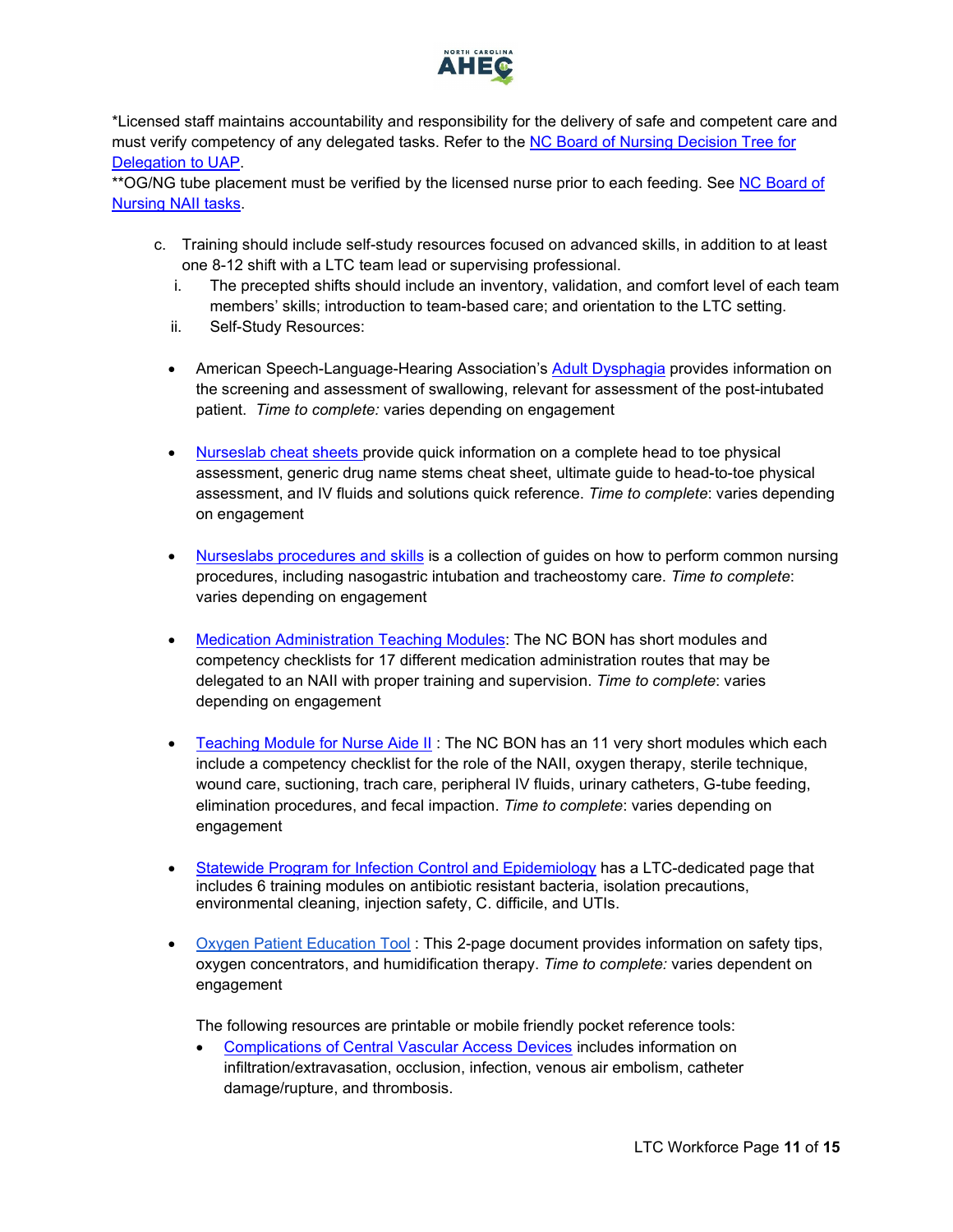

- [Ostomy Management](https://www.nursingcenter.com/clinical-resources/nursing-pocket-cards/ostomy-management) includes information on each type of ostomy as well as pouch placement, pouch care, and complications.
- [Urinary Incontinence](https://www.nursingcenter.com/clinical-resources/nursing-pocket-cards/urinary-incontinence) includes information on assessment and management of various types of urinary incontinence.
- [Pressure Injury Assessment and Management](https://www.nursingcenter.com/clinical-resources/nursing-pocket-cards/pressure-injury-assessment-and-management) includes information on risk assessment, classification, and basic wound care.
- [Assessing Fall Risk and Reducing Falls](https://www.nursingcenter.com/clinical-resources/nursing-pocket-cards/assessing-fall-risk-and-reducing-falls) includes information on intrinsic and extrinsic risk factors as well as prevention strategies.
- <span id="page-11-0"></span>**4. Identify and train alternative LTC staff who can execute fundamental patient care skills.**  Consider both internal and external sources.
	- a. Relevant skills include:
		- Environmental assessment and intervention, including infection control activities
		- Personal care (activities of daily living)
		- Body mechanics, such as range of motion exercise, turning, positioning
		- Nutrition, such as feeding patients, setting up meals, restricting fluids
		- Elimination activities, including catheter care, rectal tubes, and gastric suction
		- Vital sign monitoring
		- Clean dressing changes
		- Cough/deep breathing activities
	- b. Potential sources for staff who can execute fundamental patient care skills:
		- i. Licensed nurses who have been out of practice for more than 3 years, or who are uncomfortable with the more advanced skills.
		- ii. [Unlicensed assistive personnel](https://www.ncbon.com/practice-nurse-aides-information-rules) from ambulatory, outpatient, infusion, or specialty care settings that are currently low on patients, such as dermatology and surgical settings. See the [NC Board of Nursing Nurse Aide I tasks.](https://www.ncbon.com/practice-nurse-aides-nurse-aide-i-tasks)
		- iii. Health care professionals licensed in another state, are retired, or have inactive licenses; persons who are skilled but not licensed; and students at an appropriately advanced stage of professional study are potential sources. Consult the relevant professional health care licensure board for training requirements.
		- iv. Allied health professionals such as speech, occupational, physical, and recreational therapy, social work and nutrition/dietetics - who need physical contact with the patient for specialized activities and have proper training. For example, occupational therapists can assist with ADLs as well as falls assessment and environmental modifications. Consult the relevant professional health care licensure board for training requirements and scope of practice.
	- c. **Training** should include self-study resources focused on fundamental patient care skills, in addition to at least one 8-12 hour shift with a LTC supervising professional.
		- i. The precepted shifts should include an inventory, validation, and comfort level of each team members' skills; introduction to team-based care; and orientation to the LTC setting.
		- ii. Self-Study Resources:
			- [Johns Hopkins Medicine: Vital Signs Management:](https://www.hopkinsmedicine.org/health/conditions-and-diseases/vital-signs-body-temperature-pulse-rate-respiration-rate-blood-pressure) Webpage with a summary of how to obtain basic vital signs. It can be useful to share with the patient to monitor their vitals when a surge professional is unavailable.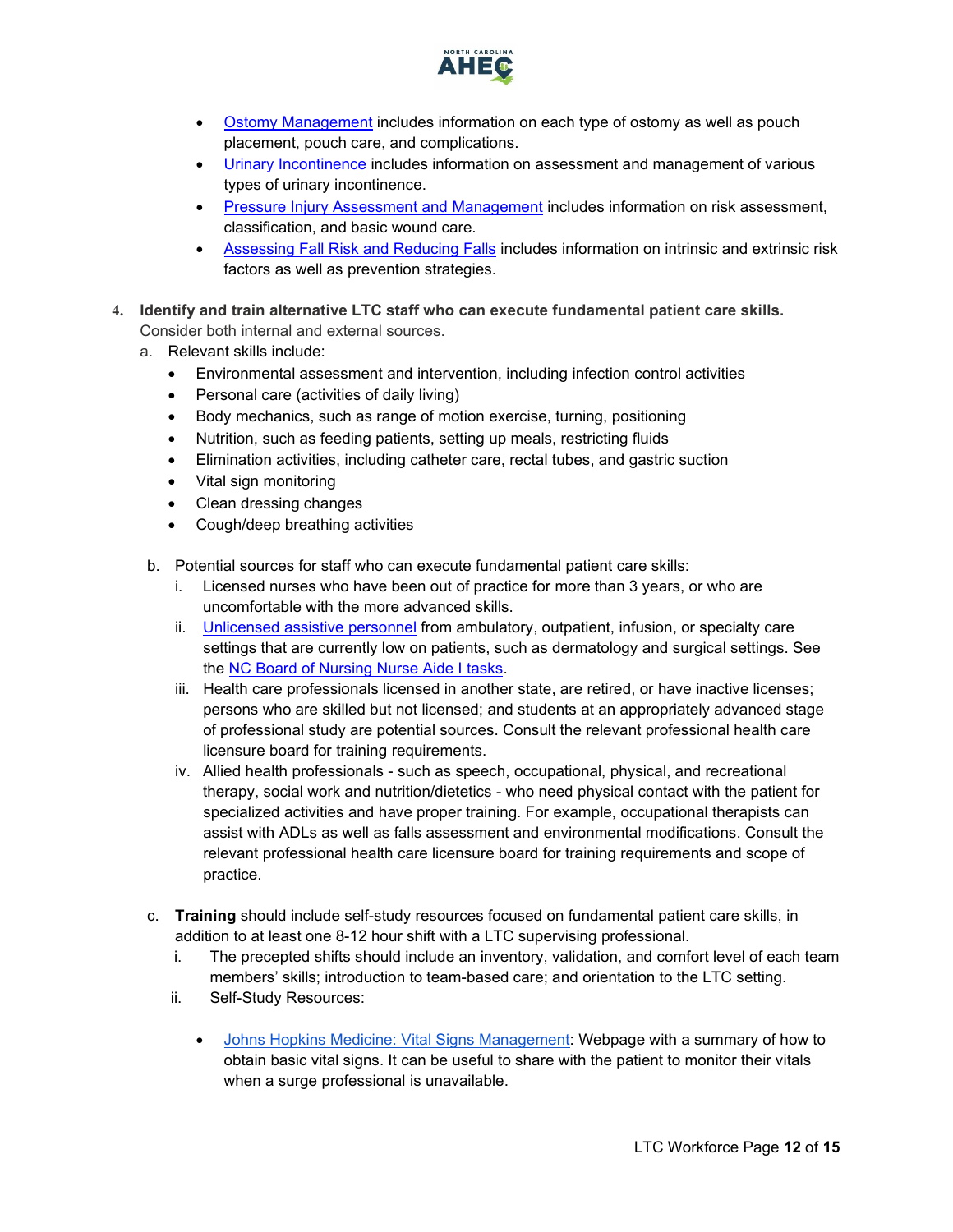

- [Nurseslab fundamentals of nursing](https://nurseslabs.com/category/nursing-notes/fundamentals-of-nursing/) is a collection of study guides for basic concepts of nursing, including patient education, hand hygiene and handwashing, guide to promoting safety measures throughout the lifespan, comfort and hygienic measures for dependent clients, patient positioning, hair care and combing, providing back care and massage, moving patients from bed to chair or wheelchair, and cleaning bedpans and urinals. *Time to complete*: varies depending on engagement.
- [Statewide Program for Infection Control and Epidemiology](https://spice.unc.edu/ltc/) has a LTC-dedicated page that includes 6 training modules on antibiotic resistant bacteria, isolation precautions, environmental cleaning, injection safety, C. difficile, and UTIs.

The following resources are printable or mobile friendly pocket reference tools:

- [Assessing Fall Risk and Reducing Falls](https://www.nursingcenter.com/clinical-resources/nursing-pocket-cards/assessing-fall-risk-and-reducing-falls) includes information on intrinsic and extrinsic risk factors as well as prevention strategies.
- <span id="page-12-0"></span>**5. Identify and train staff who can execute other essential skills to protect patients and staff:**
	- a. Infection control focal point: Each LTC facility should have a designated infection prevention and control (IPC) focal point. If dedicating one person to IPC is not possible, the NC DHHS has an IP [Staffing Worksheet for LTCFs During COVID-19](https://files.nc.gov/ncdhhs/documents/files/covid-19/Long-Term-Care-Infection-Prevention-Education-Staffing-Worksheet.pdf) that can help delegate task for infection prevention and control to various staff members.
		- Responsibilities: Ensure the facility is complying with all CMS and CDC guidance related to infection control.
		- Potential sources for staff include RNs, LPNs, nurse managers, physicians, PAs, NPs, administrators, retired health professionals.
		- Resources:
			- o [CDC infection control guidelines](https://www.cdc.gov/coronavirus/2019-ncov/prevent-getting-sick/prevention.html)
			- o Statewide Program for Infection Control and Epidemiology [Long-Term Care Infection](https://spice.unc.edu/webinars/)  [Control Webinars](https://spice.unc.edu/webinars/)
			- o [Cohorting Residents to Prevent the Spread of COVID-19](https://www.ahcancal.org/facility_operations/disaster_planning/Documents/Cohorting.pdf)
			- o [NC DHHS Long-Term Care Infection Prevention Assessment Tool for COVID-19](https://files.nc.gov/ncdhhs/documents/files/covid-19/Long-Term-Care-Infection-Control-Assessment-Tool.pdf)
			- o [World Health Organization's Infection Prevention and Control Guidance for Long-Term](https://apps.who.int/iris/bitstream/handle/10665/331508/WHO-2019-nCoV-IPC_long_term_care-2020.1-eng.pdf)  [Care Facilities in the Context of COVID-19](https://apps.who.int/iris/bitstream/handle/10665/331508/WHO-2019-nCoV-IPC_long_term_care-2020.1-eng.pdf)
			- o [Isolation Discontinuation](https://www.cdc.gov/coronavirus/2019-ncov/hcp/disposition-hospitalized-patients.html)
	- b. Screeners: Rework the traffic flow in the facility and assign staff to screen every person as they enter through limited access points.
		- Responsibilities: Screen every individual entering a LTC facility (refer to updated CDC [guidelines\)](https://www.cdc.gov/coronavirus/2019-ncov/hcp/long-term-care.html#facilities-should-do), outside healthcare workers, vendors, etc. An exception can be made for Emergency Medical Service workers responding to an urgent medical need. Screen every patient at least once per day and follow facility guidelines for reporting, isolating, escalating.
		- Potential sources for staff include unlicensed assistive personnel, LPNs, RNs, health professions students<sup>+</sup>, retired health professionals.
		- Resources:
			- o The [facility's system of surveillance,](#page-1-1) including who/when/where to report positive or suspected positive cases, is a vital resource.
			- o [Criteria for return to work](https://www.cdc.gov/coronavirus/2019-ncov/hcp/return-to-work.html)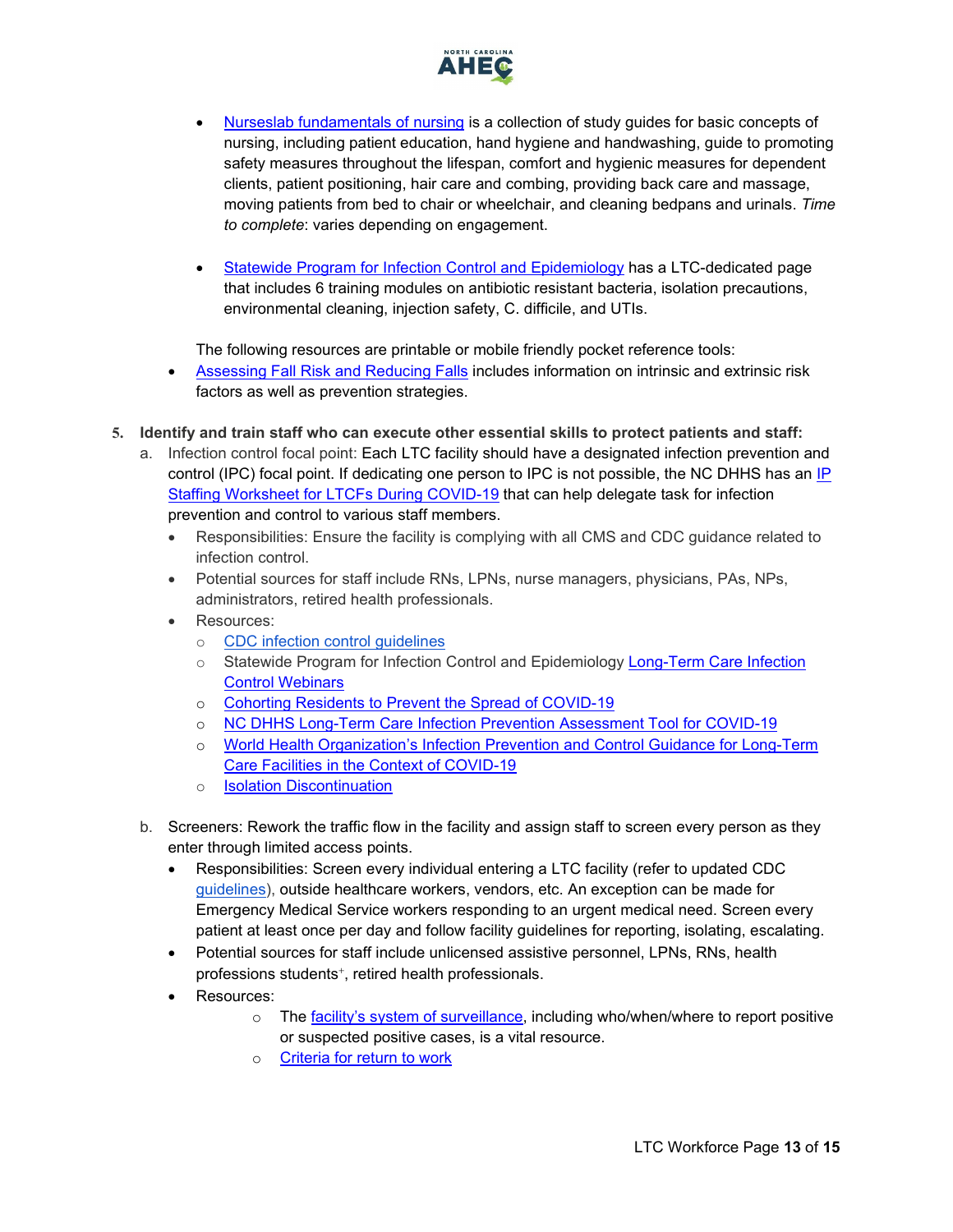

- c. Updaters: The COVID-19 situation is rapidly changing, as are guidelines, regulations, and trainings. Facilities need to keep up-to-date with the most current evidence-based information.
	- Responsibilities: Ensure that decision-makers and staff members have the most up-to-date information that they need to deliver safe, efficient, and effective care. Keep open and fluid communication with the local health department.
	- Potential sources for staff include unlicensed assistive personnel, LPNs, RNs, health professions students<sup>+</sup>, retired health professionals, activity professionals, staff in administration, current health care staff who are at [high risk for COVID-19 complications \(](https://www.cdc.gov/coronavirus/2019-ncov/need-extra-precautions/people-at-higher-risk.html)this role can be completed virtually in many case).
	- Resources: Sign up for updates from NC DHHS, CMS, various other professional organizations who offer resources (see resources in previous sections), and the NC AHEC [Program.](https://www.ncahec.net/covid-19/webinars/)
- d. Communicators: With limitations on visitors, staff must make concerted efforts to keep families informed of the patient's care plan as well as keep families and patients in touch.
	- Responsibilities\*: Assure that each patient has a designated family member/caretaker for communication, make daily contact with the designee, assure that the patient has regular, frequent contact with the family and vice versa. May require virtual assistance with technical support, such as iPads, iPhones, computers, etcetera.
	- Potential sources for staff include unlicensed assistive personnel, LPNs, RNs, health professions students<sup>+</sup>, retired health professionals, activity professionals, staff in administration, current health care staff who are at [high risk for COVID-19 complications \(](https://www.cdc.gov/coronavirus/2019-ncov/need-extra-precautions/people-at-higher-risk.html)this role can be completed virtually in many case). \**As much as possible, the family member/caretaker should have a consistent communicator*

*at a consistent time of day from the facility.* 

- Resources:
	- o [Virtual/Digital/Telehealth Patient and Family Engagement Overview](https://www.healthit.gov/sites/default/files/playbook/pdf/nlc-secure-messaging-fact-sheet.pdf)
	- o Vital Talk COVID Ready Communication Playbook
	- $\circ$  Full module on family communication from  $AHRQ$  (30min to complete)
	- o Strategies for [engaging](https://www.youtube.com/watch?v=U3gyL_p7FyA&feature=youtu.be) families in patient care (2 min video)
	- o Strategies to **communicate care plans** with patients and families (4 min video)
- <span id="page-13-0"></span>e. Advanced care planning and discharge planning support: The facility should prioritize establishing advanced care plans with all patients. For patients who are sick, advanced care plans should be established before they become critically ill. Consider completion of the Medical Orders for Scope of Treatment (MOST) form for all patients.
	- Responsibilities: Assure that each patient has a plan for discharge and potential emergencies. Discharge planning includes assessment of social determinants of health and resources/support in the home.
	- Potential sources for staff to assist in advanced care and discharge planning include social workers, physical/occupational/speech therapists, public health professionals, RNs, LPNs, health professions students\*\*, retired health professionals, and current health care staff who are at [high risk for COVID-19 complications \(](https://www.cdc.gov/coronavirus/2019-ncov/need-extra-precautions/people-at-higher-risk.html)this role can be completed virtually in many case). Evaluation of social determinants of health can also be done by unlicensed assistive personnel.

\* Note that any staff member can initiate Advance Care Planning conversations, but the MOST form must be signed by a physician, PA, or NP.

Resources: